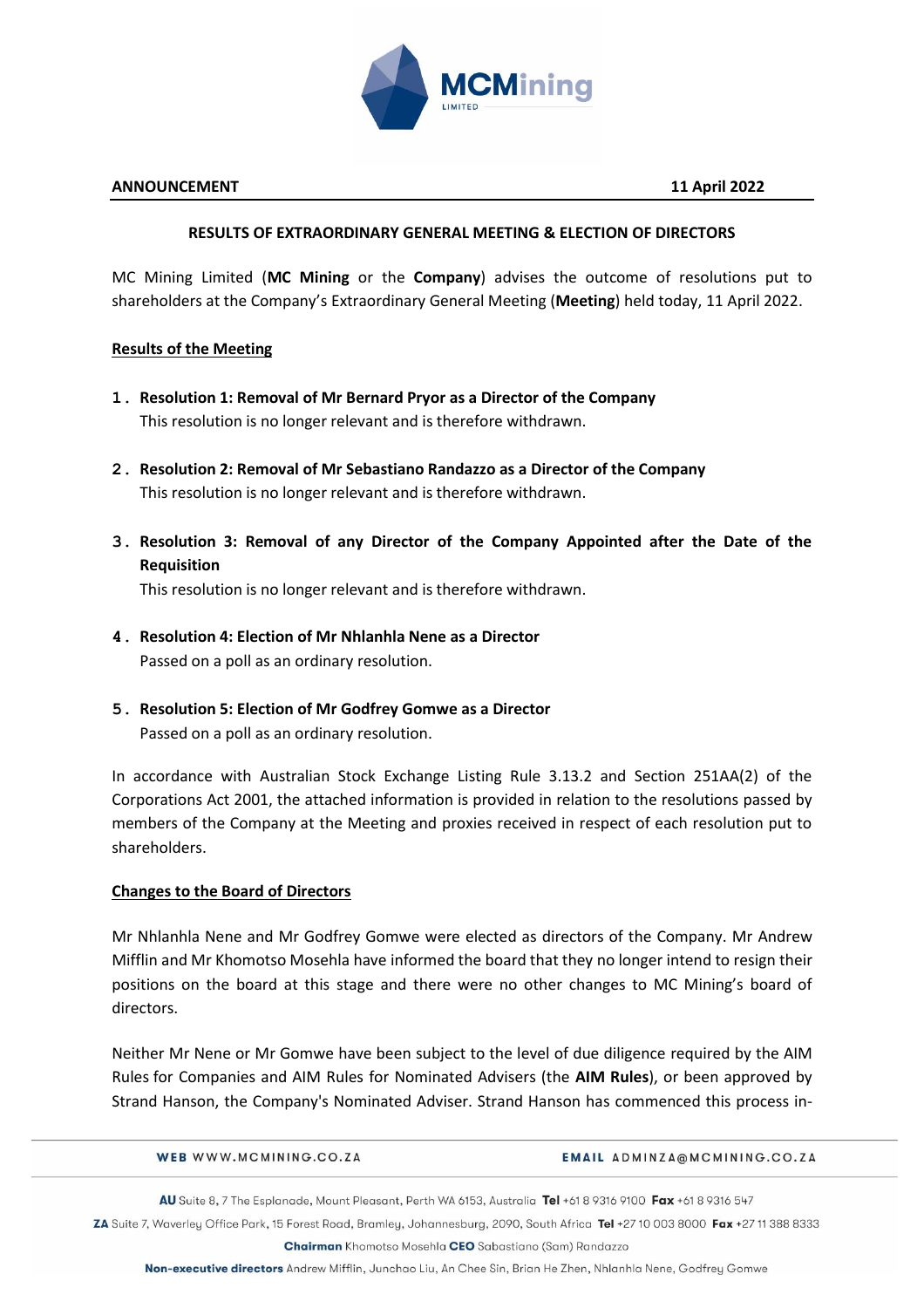line with its requirements under the AIM Rules, including commissioning external third party due diligence reports. Should Strand Hanson determine that either Mr Nene or Mr Gomwe are not suitable to act as directors of the Company, Strand Hanson may be forced to consider its position as nominated adviser to the Company. In the event that Strand Hanson were to resign as nominated adviser, the Company's ordinary shares would be suspended from trading on the AIM Market of the London Stock Exchange and, under the AIM Rules, the Company would then have one month to replace Strand Hanson as nominated adviser, failing which the Company's admission to trading on AIM would be cancelled. A further announcement on the outcome of the director due diligence process will be made in due course.

## **Nhlanhla Nene – Non-executive Director**

Mr Nene holds a B Comm (Hons) UWC, Certificate in Economics (UNISA) and a Certificate in Macro and Microeconomics (University of London). He is a former Minister of Finance of South Africa and previously also served as Deputy Minister of Finance and Chairman of the Public Investment Corporation, the largest institutional investor in South Africa.

During his years in public office he represented South Africa at a number of multilateral institutions, including the International Monetary Fund and World Bank. Prior to this he held senior positions in financial services at Metropolitan Life. He is currently Chairman of the Supervisory Board of Arise BV (Dutch based investment company with a focus on Africa) and a Non-executive Chairman of Thebe Investment Corporation & and a director of Access Bank Plc. He also served as Interim Director and Head of Wits Business School as well as Honorary Adjunct Professor: Wits Business School.

#### **Godfrey Gomwe – Non-executive Director**

Mr Gomwe is a Chartered Accountant (Zimbabwe), holding a B Acc (UZ) and MBL (UNISA), with over 30 years' experience in the metals and mining industries. He is the former Chief Executive Officer of Anglo American Plc's global thermal coal business which included oversight over the manganese joint venture with BHP. He was Executive Director of Anglo American South Africa until August 2012 and his roles included Head of Group Business Development: Africa, Finance Director and Chief Operating Officer of Anglo American South Africa. Mr Gomwe also served as the Executive Chairman and Chief Executive of Anglo American Zimbabwe Limited as well as a number of Anglo American operating boards and executive committees including Kumba Iron Ore, Anglo American Platinum, Highveld Steel and Vanadium and Mondi South Africa. Prior to joining Anglo American in 1999, Godfrey held many Leadership positions and directorships in listed and unlisted companies.

#### **AUTHORISED BY:**

Tony Bevan Company Secretary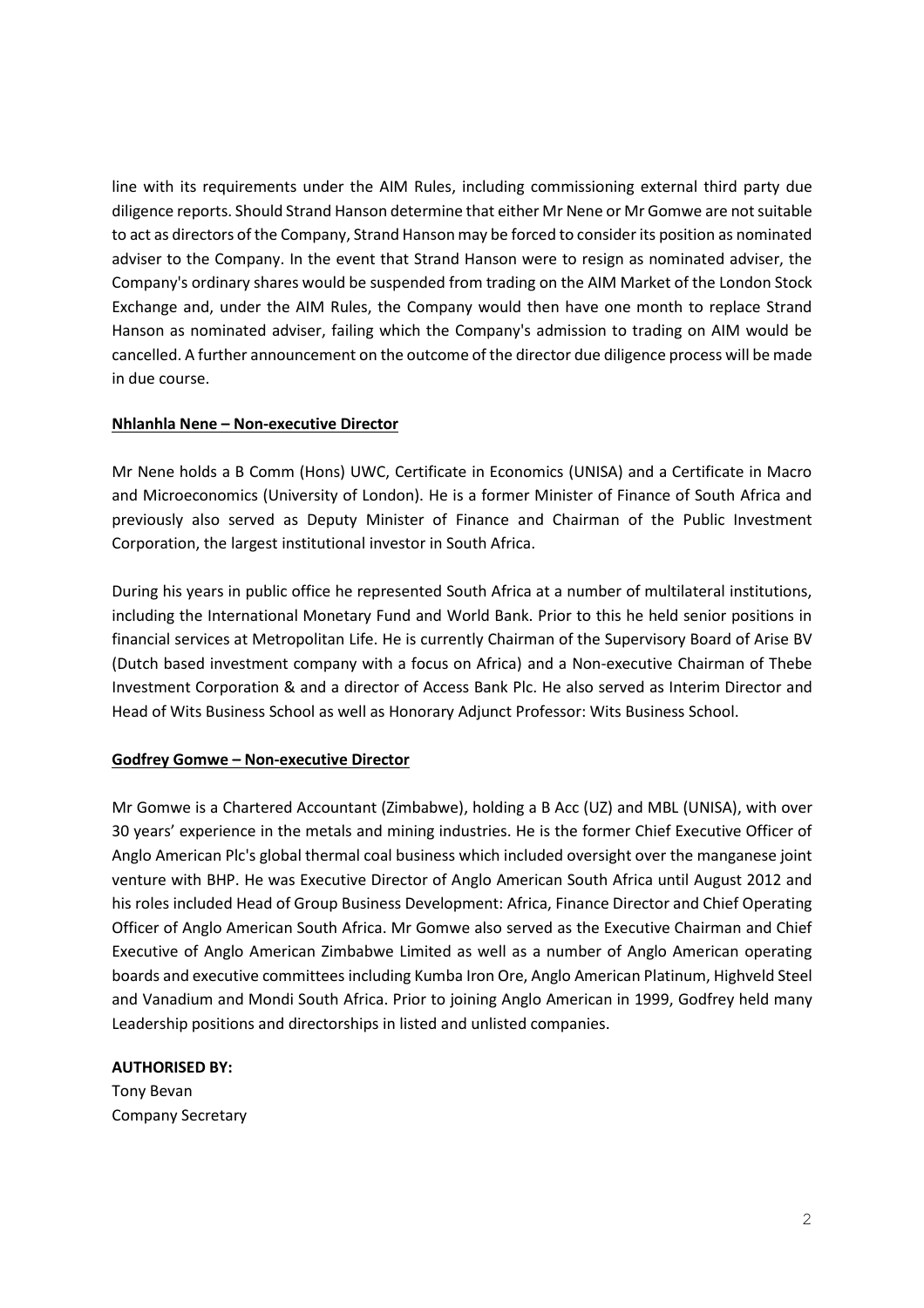This announcement has been approved by the Company's Disclosure Committee.

| ASX: MCM / AIM: MCM.L / JSE: MCZ |                                |                                 |                  |  |  |  |  |  |  |  |
|----------------------------------|--------------------------------|---------------------------------|------------------|--|--|--|--|--|--|--|
| For more information contact:    |                                |                                 |                  |  |  |  |  |  |  |  |
| Tony Bevan                       | <b>Company Secretary</b>       | Endeavour Corporate<br>Services | +618 9316 9100   |  |  |  |  |  |  |  |
| <b>Company advisors:</b>         |                                |                                 |                  |  |  |  |  |  |  |  |
| James Harris / James Dance       | <b>Nominated Adviser</b>       | <b>Strand Hanson Limited</b>    | +44 20 7409 3494 |  |  |  |  |  |  |  |
| <b>Rory Scott</b>                | Broker (AIM)                   | <b>Tennyson Securities</b>      | +44 20 7186 9031 |  |  |  |  |  |  |  |
| James Duncan                     | Financial PR (South<br>Africa) | R&A Strategic<br>Communications | +27 11 880 3924  |  |  |  |  |  |  |  |

Investec Bank Limited is the nominated JSE Sponsor

#### **About MC Mining Limited**

MC Mining is an AIM/ASX/JSE-listed coal exploration, development and mining company operating in South Africa. MC Mining's key projects include the Uitkomst Colliery (metallurgical and thermal coal), Makhado Project (hard coking coal). Vele Colliery (semi-soft coking and thermal coal), and the Greater Soutpansberg Projects (coking and thermal coal).